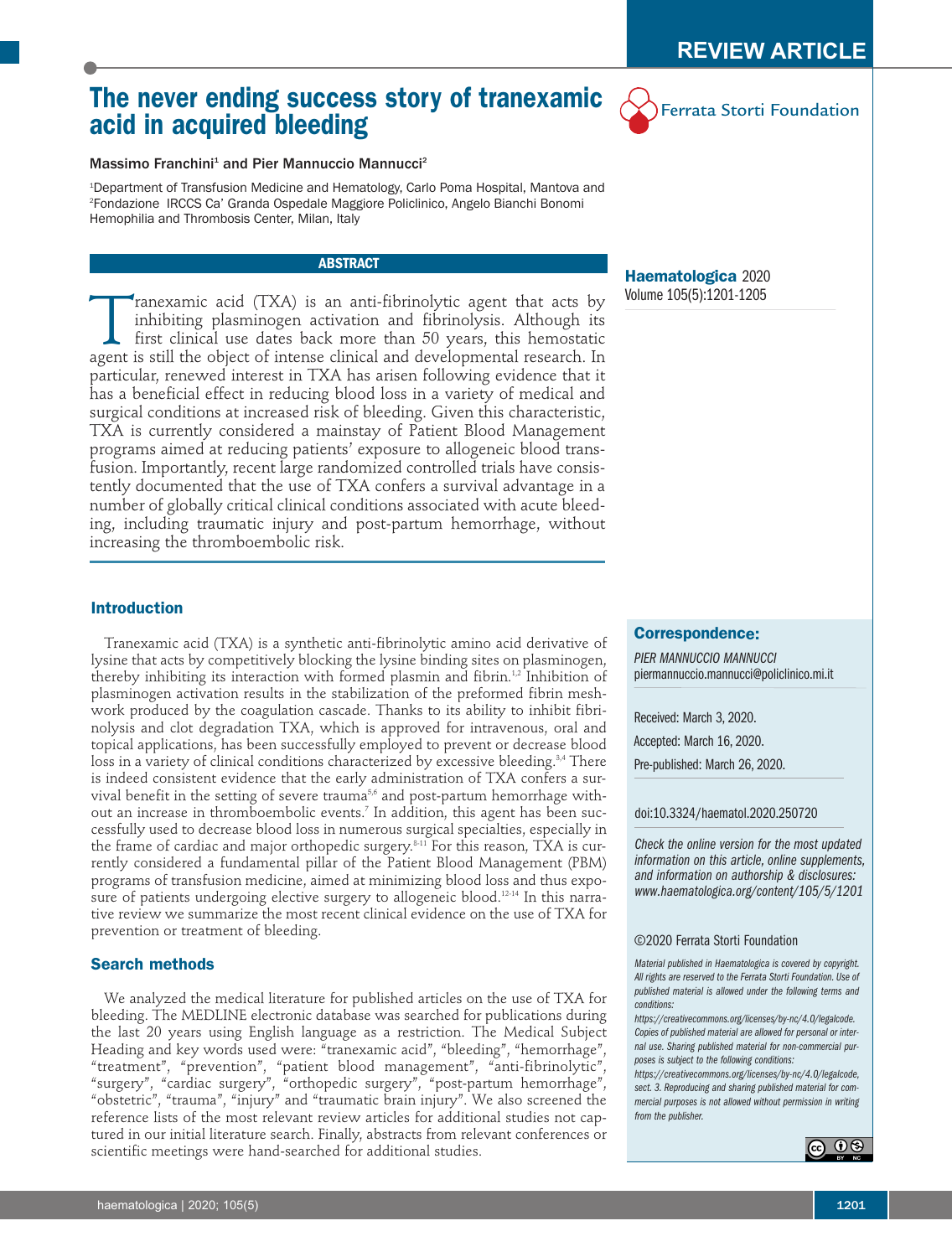# **Tranexamic acid for the prevention of bleeding**

There is a growing body of evidence documenting the efficacy of TXA in preventing bleeding in a variety of major surgical procedures, especially cardiac surgery, in the frame of PBM programs. 8,13 In a systematic review and meta-analysis, TXA was shown to reduce blood losses in surgical patients by nearly one-third compared to placebo. <sup>15</sup> These results were consistent with those of a Cochrane systematic review, including 129 trials with 10,488 participants, which showed that TXA reduced the probability of receiving a blood transfusion by one third [relative risk (RR) 0.62, 95% confidence interval (95% CI): 0.58-0.65; *P*<0.001). <sup>9</sup> More recently, TXA has been widely used to minimize bleeding and exposure to allogeneic blood transfusion in major orthopedic surgery. Several large randomized controlled trials (RCT) and meta-analyses have consistently confirmed that the intravenous administration of this medication effectively and safely reduces perioperative blood loss and transfusion requirements at the time of major orthopedic operations such as total hip and knee arthroplasty. <sup>10</sup> Some concerns still remained among users over the hypothetical increased risk of thromboembolic complications following the systemic infusion of this anti-fibrinolytic agent, because orthopedic surgery is associated not only with a high risk of bleeding but also of thrombosis. Thus, to refute this unjustified, non-evidence-based perception which represents the main obstacle to a broader use of TXA in this clinical context, we recently conducted a systematic review and meta-analysis of the literature aimed at assessing the safety of intravenous TXA in patients undergoing major orthopedic surgery. <sup>16</sup> After a meta-analytic pooling of 73 RCT involving 4,174 patients and 2,779 controls, there was a similar incidence of venous thromboembolism in patients and controls (2.1% *vs.* 2.0%), which established the safety of this pharmacological treatment in a PBM setting. <sup>16</sup> In addition, a recent systematic review and meta-analysis of five RCT involving 457 patients undergoing total hip arthroplasty concluded that the combined use of intravenous and topical TXA is more effective than intravenous TXA alone in terms of reduction of blood loss, hemoglobin decline and need for transfusion without increasing the rate of thromboembolic complications. The recently published Recommendations for the implementation of PBM programs in orthopedic surgery, edited by the Italian National Blood Center in collaboration with several scientific societies, supported the preoperative and/or postoperative use of TXA in total hip and knee replacement surgery (grade 2A recommendation). 18

Given the efficacy of TXA in various conditions at potential risk of severe bleeding, several groups also evaluated its use in preventing obstetric hemorrhage. 19,20 Postpartum hemorrhage (PPH) is a leading cause of premature maternal mortality globally, accounting for at least 100,000 deaths each year worldwide. <sup>21</sup> A Cochrane systematic review that evaluated TXA in the prevention of PPH was recently published. In the frame of an analysis of 12 RCT involving 3,285 women, TXA decreased postpartum blood loss, prevented PPH and lowered blood transfusion requirements. <sup>22</sup> We have recently conducted a systematic review and meta-analysis on the use of TXA for PPH prevention in women undergoing Cesarean delivery. <sup>23</sup> After an in-depth analysis of 18 RCT involving

4,557 women, it was found that prophylactic use of TXA significantly reduced the incidence of PPH, total blood loss and transfusion requirements without increasing the risk of thromboembolic complications, thus supporting its beneficial effect in this critical clinical setting. Accordingly, the most recent multidisciplinary consensus statement on prevention and treatment of PPH from the Network for the Advancement of Patient Blood Management, Haemostasis and Thrombosis (NATA) recommends intravenous of TXA for women at increased risk of PPH (grade 1C recommendation). 19

On the whole, these multiple and consistent findings show that TXA is effective at preventing bleeding complications in a variety of medical and surgical conditions without increasing the risk of thrombosis.

# **Tranexamic acid in acute bleeding conditions**

In addition to the preventive use of TXA, a number of studies have investigated the role of this anti-fibrinolytic agent in patients presenting with acute, critical bleeding. 5,6,24-26 In trauma patients, the largest body of evidence stems from the Clinical Randomisation of an Antifibrinolytic in Significant Haemorrhage (CRASH) trials. In the CRASH-2 trial, 20,211 severely injured adults with confirmed or suspected hemorrhage were randomly assigned within 8 h from the occurrence of trauma to receive TXA (loading bolus dose of 1 g and then an infusion of 1 g over 8 h) or placebo. <sup>27</sup> Despite no difference in bleeding rate and transfusion use, all-cause mortality was lower in the treatment group than in the placebo group (14.5% *vs.* 16%, respectively; RR 0.91; 95% CI: 0.85– 0.97, *P*=0.0035). Similarly, the rate of deaths attributed to bleeding was reduced from 5.7% to 4.9% (*P*=0.0077) (Table 1). Yet, from a sub-analysis of CRASH-2, the timing of TXA administration was crucial for patients' outcomes. <sup>28</sup> Early infusion of TXA within 1 h after trauma was associated with the largest survival benefit (absolute reduction =  $2.4\%$ , number needed to treat = 41). TXA infused between 1 and 3 h also reduced the risk of death due to bleeding (absolute reduction  $= 1.3\%$ , number needed to treat  $= 77$ ), but a later administration (>3 h after trauma) was associated with an increased risk of death from bleeding compared with the risk among patients receiving placebo (RR 1.44, 95% CI: 1.12–1.84; *P*=0.004). <sup>28</sup> There was no evidence that TXA increased the risk of vascular occlusive events and, in a pre-specified analysis of the data collected when TXA was given within 3 h of injury, there was even a reduction in the odds of fatal and non-fatal vascular occlusive events (odds ratio = 0.69, 95% CI: 0.53-0.89; *P*=0.005). <sup>29</sup> Following the publication of this study, the World Health Organization (WHO) included TXA in their list of essential medicines (available at: *http://www.who.int/selection\_medicines/committees/expert/18/applications/tranexamic/en*). Since this seminal study, a number of randomized clinical trials, systematic reviews and meta-analyses on the efficacy of anti-fibrinolytic agents have been published. The Cochrane systematic review regarding anti-fibrinolytic drugs for acute traumatic injury found that, after the analysis of four trials involving 20,548 patients, TXA reduced the risk of death by 10% (RR 0.90, 95% CI: 0.85-0.96; *P*=0.002) without increasing the risk of adverse events. 30

TXA has also been extensively studied in the setting of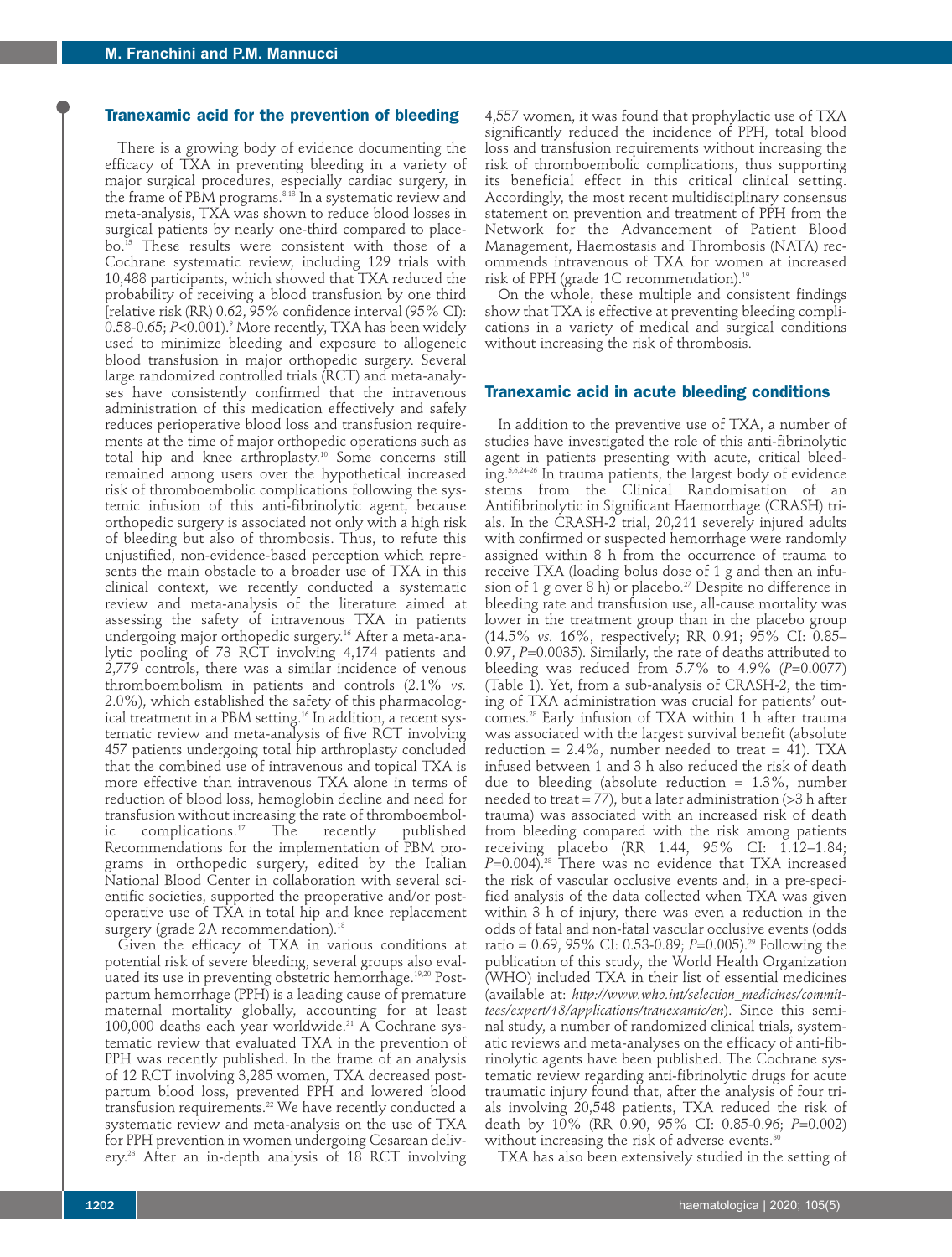| <b>Trial</b>          | <b>Study design</b>                                                                      | <b>Patients enrolled</b>                                                 | <b>Main results</b>                                                                                                                                                                                                                                                                                                                                            |
|-----------------------|------------------------------------------------------------------------------------------|--------------------------------------------------------------------------|----------------------------------------------------------------------------------------------------------------------------------------------------------------------------------------------------------------------------------------------------------------------------------------------------------------------------------------------------------------|
| CRASH-227-29          | Trauma patients with or at risk<br>of hemorrhage randomized to<br>receive TXA or placebo | $20,211$ patients $(10,096$ in TXA group<br>and 10,115 in placebo group) | Reduction of any cause of death in TXA group versus placebo group (RR=0.91,<br>95% CI: 0.85-0.97, P=0.0035); reduction of bleeding-related deaths in TXA<br>group versus placebo group (RR=0.85, 95% CI: 0.76-0.96, $P=0.0077$ ); largest<br>reduction when TXA was administered within 1 h after trauma<br>$(RR=0.68, 95\% \text{ CI: } 0.57-0.82, P<0.0001)$ |
| CRASH-3 <sup>33</sup> | Patients with traumatic brain                                                            | 12,737 patients (6406 in TXA group)                                      | Reduction of the risk of head injury-related death in patients with                                                                                                                                                                                                                                                                                            |
|                       | injury $(< 3 h)$ randomized                                                              | and 6331 in placebo group)                                               | mild-to-moderate head injury receiving TXA (RR 0.78, 95% CI 0.64-0.95);                                                                                                                                                                                                                                                                                        |
|                       | to receive TXA or placebo                                                                |                                                                          | early TXA treatment was more effective than later TXA treatment in<br>patients with mild and moderate head injury $(P=0.005)$                                                                                                                                                                                                                                  |
| WOMAN <sup>38</sup>   | Women with post-partum<br>hemorrhage randomized<br>to receive TXA or placebo             | $20,060$ women $(10,051)$ in TXA group<br>and 10,009 in placebo group)   | Reduction of deaths due to bleeding in women given TXA (RR=0.81,<br>95% CI: 0.65-1.00; $P=0.045$ ), especially in women given treatment within<br>3 h of giving birth (RR=0.69, 95% CI: 0.52-0.91; P=0.008)                                                                                                                                                    |

Table 1. Main results of randomized clinical trials assessing the use of tranexamic acid for acute bleeding.

TXA, tranexamic acid: RR, relative risk; CI, confidence interval.

traumatic brain injury, a leading cause of trauma deaths often associated with alterations of hemostasis with the features of hyperfibrinolysis. 24,31 Meta-analysis of two randomized trials examining the effect of TXA on outcomes following traumatic brain injury showed a significant reduction in the progression of intracranial hemorrhage. <sup>32</sup> The results of the CRASH-3 trial were published recently. <sup>33</sup> This trial included 12,737 patients who had isolated acute traumatic brain injury (which occurred within 3 h of random assignment to receive TXA (loading dose 1 g over 10 minutes ,then infusion of 1 g over 8 h) or placebo. TXA failed to reduce the primary endpoint, i.e. the risk of head injury-related death. However, after the exclusion of patients too severe to be saved, namely those with a Glasgow Coma Scale score of 3 or unreactive bilateral pupils at baseline, TXA reduced the risk of head injury-related deaths compared to placebo (12.5% *vs*. 14.0%; RR 0.89, 95% CI: 0.80–1.00). In particular, TXA decreased the risk of injury-related deaths in patients with mild-to-moderate head injury (RR 0.78, 95% CI: 0.64–0.95) but not in those with severe head injury (Table 1). As in CRASH-2, early treatment was more effective than more delayed treatment in patients with mild and moderate head injury (P=0.005), with a 10% decrease in treatment effectiveness for every 20 min delay. The risk of vascular occlusive events was similar in the TXA and placebo groups. <sup>33</sup> Notably, the CRASH-3 trial was the first RCT to show that a drug has neuroprotective properties for patients with traumatic brain injury and even reduced mortality. Finally, a very recently published meta-analysis of six RCT on the effect of TXA, compared with placebo, on traumatic brain injury showed that this medication was associated with a reduced mortality (RR 0.91, 95% CI: 0.85-0.97; *P*=0.0004). 34

Very recent evidence also indicates that TXA usage results in a significant reduction of obstetric bleeding. 35-37 In the landmark randomized, double blind World Maternal Antifibrinolytic (WOMAN) trial, more than 20,000 women with PPH following vaginal or Cesarean delivery were assigned to receive either TXA (1 g TXA intravenously as soon as possible, followed by a further 1 g if bleeding continued after 30 min or restarted within 24 h of the initial dose) or placebo. <sup>38</sup> The trial showed a decreased overall mortality due to bleeding in the TXA group (RR 0.81, 95% CI: 0.65-1.00; *P*=0.045) (Table 1), and no differences in venous or arterial thromboembolic

events were observed between women in the two arms. Similarly to the CRASH trials, in the WOMAN trial patients receiving TXA within 3 h from delivery had the most marked mortality reduction (89 deaths in the TXA group *vs*. 127 deaths in the placebo group, RR 0.69, 95% CI: 0.52-0.91; *P*=0.008). <sup>38</sup> Thanks to the results of this global trial, a 2017 World Health Organization recommendation for the treatment of PPH states that TXA should be recognized as a life-saving intervention and thus made readily available for the management of PPH in settings in which emergency obstetric care is provided, regardless of the level of healthcare system resources. <sup>39</sup> In addition, the recent NATA consensus statement recommends the administration of TXA (1 g by intravenous route) as soon as possible within the first 3 h after PPH onset, with this dose repeated after 30 min if bleeding continues (grade 1B recommendation). 19

All in all, these large trials document with unequivocal evidence the beneficial effect of early administration of TXA in an array of patients with acute critical bleeding, without increasing the risk of adverse events. 40,41

#### **Conclusions**

Although TXA has been known for more than 50 years, its successful use never ceases to amaze us. The incredible current interest in this old drug is demonstrated by the increasing number of PubMed citations (589 in 2019) and by the high number of trials listed at *clinicaltrials.gov* (432 at the time of writing). The current evidence in the literature documents the efficacy and safety of TXA in preventing bleeding in a variety of at-risk conditions and thanks to this effect TXA is nowadays an essential drug in the therapeutic armamentarium of PBM-based protocols developed by the majority of hospitals worldwide with the aim of minimizing patients' exposure to allogeneic blood. 42

The most recently published data show unequivocally that TXA also plays a prominent role in the management of critical bleeding. Indeed, considering the results of the CRASH-2, CRASH-3 and WOMAN trials (remarkably, CRASH-2 and CRASH-3 trials were truly independent research, not funded by pharmaceutical companies), more than 50,000 bleeding patients have been investigated so far for the hemostatic effect of TXA. Although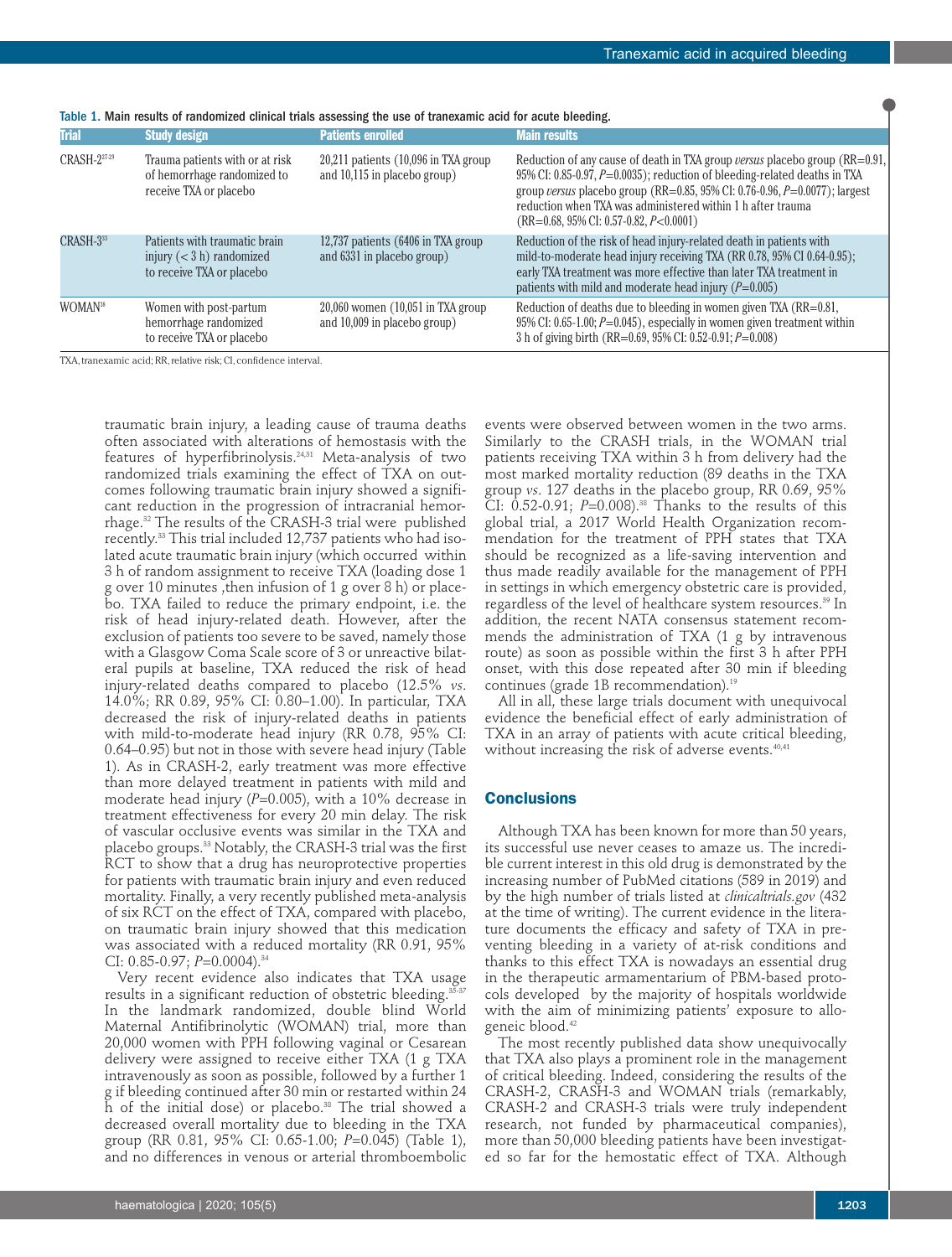with different designs, the results of these trials are very similar and clear: TXA is effective in reducing the risk of death due to bleeding regardless of the cause. Furthermore, all these three trials identified early administration of the drug as a crucial issue for improving patients' outcome.

Additional striking evidence of the beneficial effect of TXA in acute trauma patients comes from the increasing use of this agent in the military setting. <sup>6</sup> Indeed, the positive results of the CRASH-2 trial, conducted in civilian trauma populations, triggered a series of studies evaluating TXA in combat trauma patients. <sup>5</sup> The largest trial was the retrospective observational Military Application of Tranexamic Acid in Trauma Emergency Resuscitation study (MATTERs), <sup>43</sup> which evaluated TXA in subjects with combat-related injury and found that the addition of

this anti-fibrinolytic agent to blood component-based resuscitation resulted in a survival improvement, particularly in patients requiring massive transfusion. Thus, on the basis of the findings from the previously mentioned trials, early administration (within 3 h of injury) of TXA is now globally incorporated as an essential therapeutic strategy in the majority of resuscitation protocols, not only in civilian but also in military trauma centers.

Finally, we would like to outline the safety aspects that emerge from an overall analysis of the various RCT. The risk of thromboembolic events – including pulmonary embolism, deep-vein thrombosis, myocardial infarction and stroke – did not differ between the TXA and placebo groups. These data provide definitive strong evidence demonstrating the safety of TXA and render any residual concern unjustified.

## **References**

- 1. Mannucci PM. Hemostatic drugs. N Engl J Med. 1998;339(4):245-253.
- 2. Franchini M, Mannucci PM. Adjunct agents for bleeding. Curr Opin Hematol. 2014;21(6):503-508.
- 3. Schulman S. Pharmacologic tools to reduce bleeding in surgery. Hematology Am Soc Hematol Educ Program. 2012;2012:517- 521.
- 4. Cai J, Ribkoff J, Olson S, et al. The many roles of tranexamic acid: an overview of the clinical indications for TXA in medical and surgical patients. Eur J Haematol. 2020; 104(2):79-87.
- 5. Ramirez RJ, Spinella PC, Bochicchio GV. Tranexamic acid update in trauma. Crit Care Clin. 2017;33(1):85-99.
- 6. Lier H, Maegele M, Shander A. Tranexamic acid for acute hemorrhage: a narrative review of landmark studies and a critical reappraisal of its use over the last decade. Anesth Analg. 2019;129(6):1574-1584.
- 7. Hibbs SP, Roberts I, Shakur-Still H, Hunt BJ. Post-partum haemorrhage and tranexamic acid: a global issue. Br J Haematol. 2018;180(6):799-807.
- 8. Gerstein NS, Brierley JK, Windsor J, et al. Antifibrinolytic agents in cardiac and noncardiac surgery: a comprehensive overview and update. J Cardiothorac Vasc Anesth. 2017;31(6):2183-2205.
- 9. Henry DA, Carless PA, Moxey AJ, et al. Anti-fibrinolytic use for minimising perioperative allogeneic blood transfusion. Cochrane Database Syst Rev. 2011;(3): CD001886.
- 10. Jiang X, Ma XL, Ma JX. Efficiency and safety of intravenous tranexamic acid in simultaneous bilateral total knee arthroplasty: a systematic review and meta-analysis. Orthop Surg. 2016;8(3):285-293.
- 11. Lin ZX, Woolf SK. Safety, efficacy, and cost-effectiveness of tranexamic acid in Orthopedics. 2016;39(2):119-130.
- 12. Franchini M, Muñoz M. Towards the implementation of patient blood management across Europe. Blood Transfus. 2017;15(4):292-293.
- 13. Franchini M, Liumbruno GM. The key role

of tranexamic acid in Patient Blood Management programmes. Blood Transfus. 2018;16(6):471-472.

- 14. Franchini M, Marano G, Veropalumbo E, et al. Patient Blood Management: a revolutionary approach to transfusion medicine. Blood Transfus. 2019;17(3):191-195.
- 15. Ker K, Prieto-Merino D, Roberts I. Systematic review, meta-analysis and meta-regression of the effect of tranexamic acid on surgical blood loss. Br J Surg. 2013;100(10):1271-1279.
- 16. Franchini M, Mengoli C, Marietta M, et al. Safety of intravenous tranexamic acid in patients undergoing major orthopaedic surgery: a meta-analysis of randomised controlled trials. Blood Transfus. 2018;16(1):36- 43.
- 17. Sun Y, Jiang C, Li Q. A systematic review and meta-analysis comparing combined intravenous and topical tranexamic acid with intravenous administration alone in THA. PLoS One. 2017;12(10):e0186174.
- 18. Vaglio S, Prisco D, Biancofiore G, et al. Recommendations for the implementation of a Patient Blood Management programme. Application to elective major orthopaedic surgery in adults. Blood Transfus. 2016;14(1):23-65.
- 19. Muñoz M, Stensballe J, Ducloy-Bouthors AS, et al. Patient blood management in obstetrics: prevention and treatment of postpartum haemorrhage – NATA consensus statement. Blood Transfus. 2019;17 (2):112-136.
- 20. Franchini M, Liumbruno GM. Implementation of a patient blood management programme in obstetrics: let's do it! niem programaaria.<br>Blood Transfus. 2019;17(2):87-88.<br>Kassebaum – NJ, – Bertozzi-Villa
- 21. Kassebaum NJ, Bertozzi-Villa A, Coggeshall MS, et al. Global, regional, and national levels and causes of maternal mortality during 1990–2013: a systematic analysis for the Global Burden of Disease Study 2013. Lancet. 2014;384(9947):980- 1004.
- 22. Novikova N, Hofmeyr GJ, Cluver C. Tranexamic acid for preventing postpartum haemorrhage. Cochrane Database Syst Rev. 2015;6(6):CD007872.
- 23. Franchini M, Mengoli C, Cruciani M, et al. Safety and efficacy of tranexamic acid for prevention of obstetric haemorrhage: an

updated systematic review and metaanalysis. Blood Transfus. 2018;16(4):329- 337.

- 24. Gall LS, Davenport RA. Fibrinolysis and antifibrinolytic treatment in the trauma patient. Curr Opin Anesthesiol. 2018;31: 227-233.
- 25. Godier A, Roquet F, Hamada SR. Tranexamic acid: one more step towards its widespread use. Anaesth Crit Care Pain Med. 2020;39(1):15-17.
- 26. Roberts I. Tranexamic acid in trauma: how should we use it?. J Thromb Haemost. 2015;13(Suppl. 1):S195-S199.
- 27. Shakur H, Roberts I, Bautista R, et al. Effects of tranexamic acid on death, vascular occlusive events, and blood transfusion in trauma patients with significant haemorrhage (CRASH-2): a randomised, placebocontrolled trial. Lancet. 2010;376(9734):23- 32.
- 28. Roberts I, Shakur H, Afolabi A, et al. CRASH-2 collaborators. The importance of early treatment with tranexamic acid in bleeding trauma patients: an exploratory analysis of the CRASH-2 randomised controlled trial. Lancet. 2011;377(9771):1096- 1101.
- 29. Roberts I, Perel P, Prieto-Merino D, et al. CRASH-2 Collaborators. Effect of tranexamic acid on mortality in patients with traumatic bleeding: prespecified analysis of data from randomised controlled trial. BMJ. 2012;345:e5839.
- 30. Ker K, Roberts I, Shakur H, Coats TJ. Antifibrinolytic drugs for acute traumatic injury. Cochrane Database Syst Rev. 2015;5:CD004896.
- 31. Maegele M, Schochl H, Menovsky T, et al. Coagulopathy and haemorrhagic progression in traumatic brain injury: advances in mechanisms, diagnosis, and management. Lancet Neurol. 2017;16(8):630-647.
- 32. Zehtabchi S, Abdel Baki SG, Falzon L, Nishijima DK. Tranexamic acid for traumatic brain injury: a systematic review and meta-analysis. Am J Emerg Med. 2014;32(12):1503-1509.
- 33. CRASH-3 trial, collaborators. Effects of tranexamic acid on death, disability, vascular occlusive events and other morbidities in patients with acute traumatic brain injury (CRASH-3): a randomised, placebo-